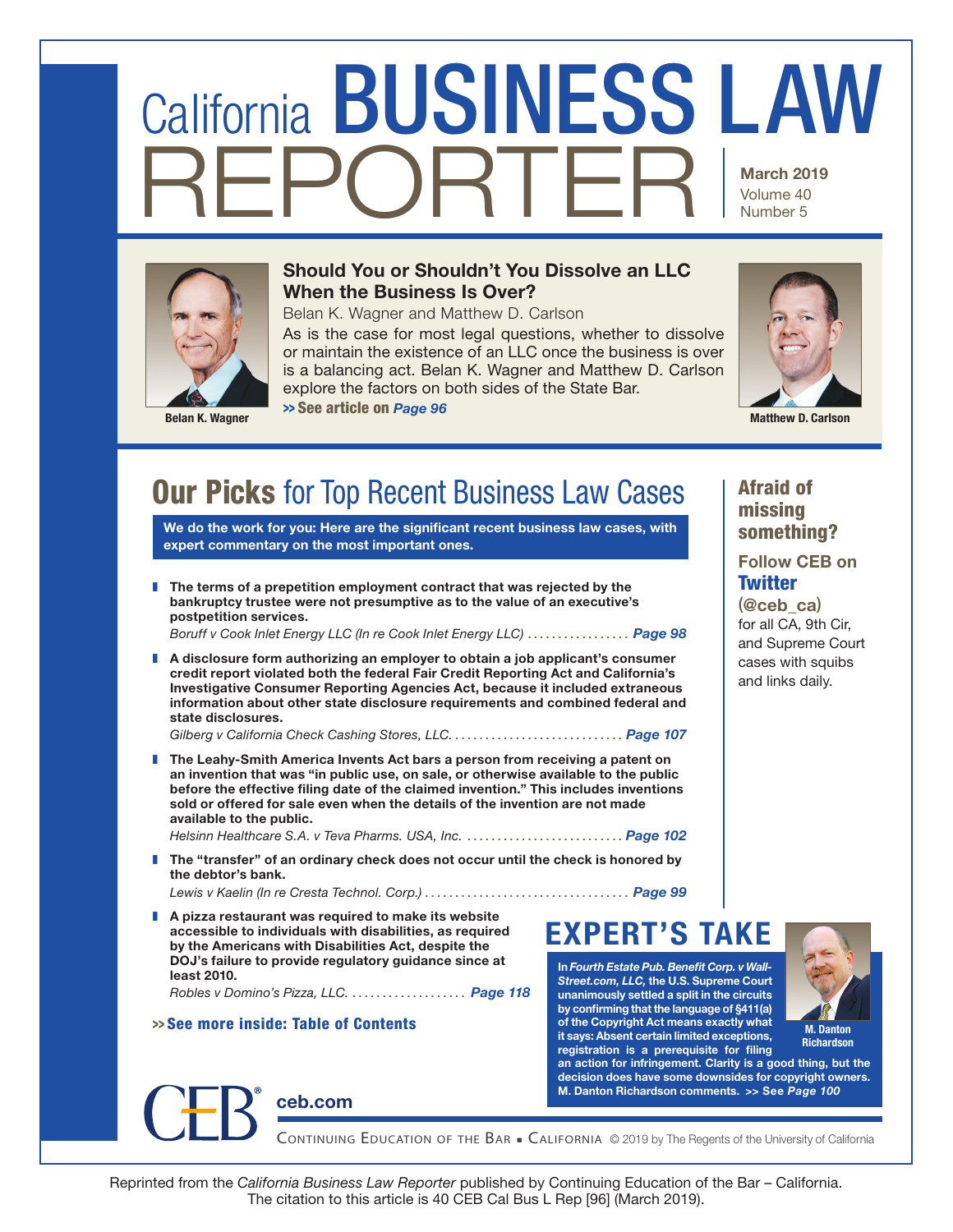# **FEATURED ARTICLES**

# **Should You or Shouldn't You Dissolve an LLC When the Business Is Over?**

Belan K. Wagner and Matthew D. Carlson

## **Introduction**

One of the most frequently asked questions we encounter in our practice is whether a limited liability company (LLC) should be dissolved once the business is over. Clients usually want to avoid the necessity of paying the minimum franchise tax of \$800 in California, filing tax returns showing "no activity," and filing the annual reports for an entity that is no longer conducting business. All told, these costs can run a couple of thousand dollars a year; if the client fails to fulfill these obligations, penalties abound. Although the owners of the LLC are not usually personally liable for the penalties and interest, if the LLC fails to fulfill these obligations but later has to be reactivated because it is sued or there is some unfinished business that was not known on the date of dissolution, the penalties and interest can be daunting.

As is the case for most legal questions, whether to dissolve or maintain the existence of an LLC once the business is over is a balancing act. If the client is absolutely sure that no potential liabilities will crop up in the future and absolutely sure that all business is finished, then, by all means, dissolve the entity. The problem with this approach is that "absolutely sure" means just that. In most cases, a potential for residual liabilities exists: Employment claims, employment tax claims, third party lawsuits, and other claims may arise postdissolution.

## **Liabilities on Distribution**

So, what happens if you dissolve an LLC and distribute its assets to the members? Under Corp C §17707.07(a), the members can be sued "to the extent of the limited liability company assets distributed to them upon dissolution of the limited liability company." In general, all causes of action against a member of a dissolved limited liability company arising under this section are extinguished unless the claimant commences an enforcement proceeding against that member before the earlier of (1) the expiration of the statute of limitations applicable to the cause of action or (2) 4 years after the effective date of the dissolution of the limited liability company. Corp C §17707.07(b). This seems relatively straightforward, but when one studies the statute, things become complicated.

One of the issues that is unclear is what company assets are distributed to the members on dissolution. How long a look-back period is there? Certainly, if there is a series of liquidating distributions, the language in the dissolution and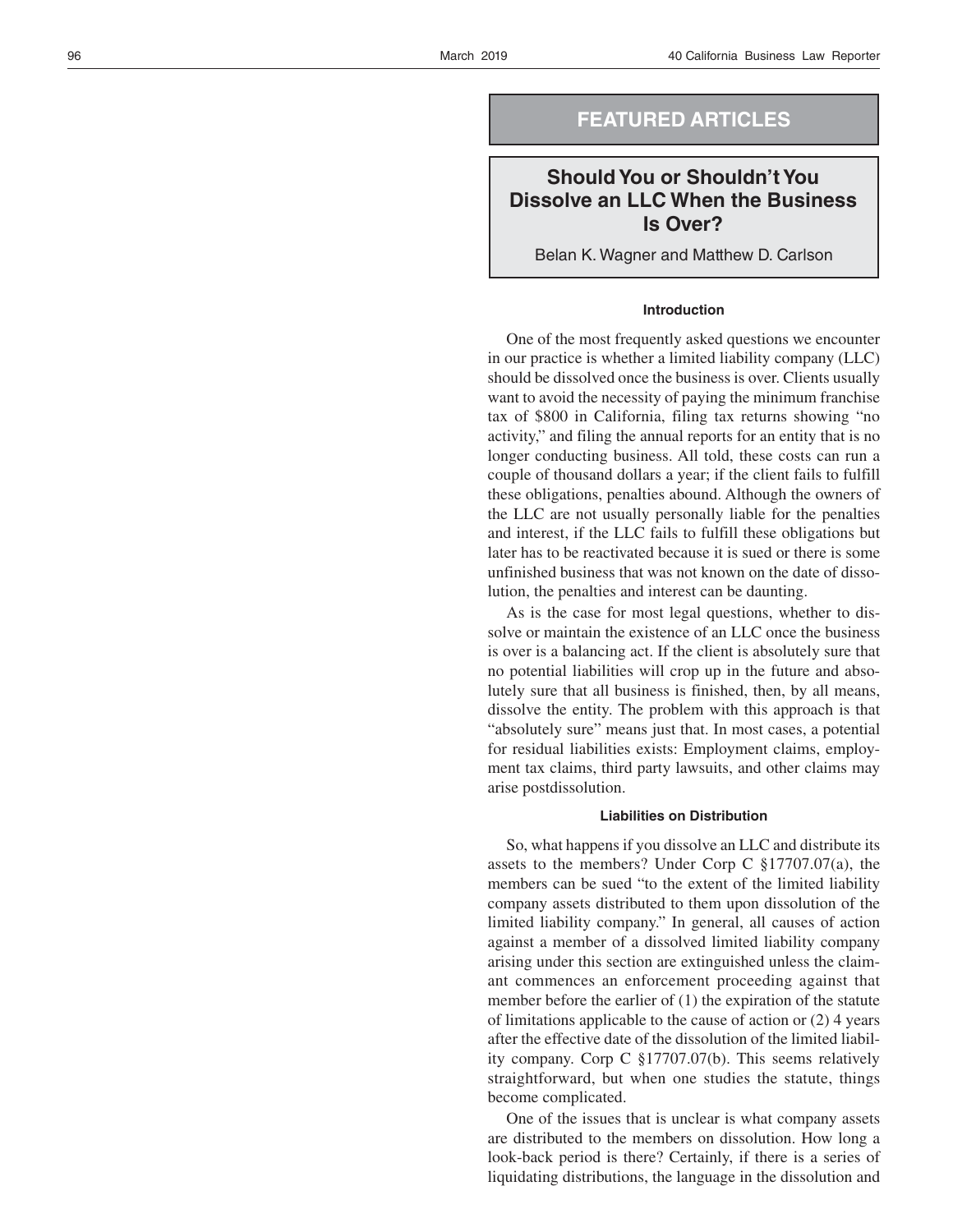winding-up agreement should capture all of those distributions. But what is the test to determine if the assets are distributed in liquidation or are just normal operating distributions? Federal tax law has tackled the issue of defining partial liquidations in a number of scenarios (see, *e.g.,* IRC §355) with murky success. There is certainly a point at which distributions are "old and cold," but that issue simply hasn't been addressed yet.

What has been addressed is to what extent a member can be held responsible for the LLC's debts. The statute clearly provides for a right of indemnity to the extent that a member has to disgorge more than that member received as a liquidating distribution. Corp C  $\S 17707.07(a)(1)(B)$ . But what if one of the members is insolvent or is a limited liability entity with no money left?

Consider the following hypothetical: A, B, and C own Devco LLC. Devco LLC was in the development business and only did one project. Devco LLC made \$3 million and distributed \$1 million to each of the members. A, the prudent one, invested her money. B and C lived it up and went broke. Devco LLC was sued 3 years later for construction defects and a \$2 million award was rendered against Devco LLC. A, B, and C were individually joined in the action. How much can be collected against A?

Civil Code §1431 provides that "[a]n obligation imposed upon several persons … is presumed to be joint, and not several." This section has been applied to liability under former Corp C §17707.07. So the answer is that the plaintiffs in the above hypothetical can recover against A for the entire \$2 million and it is then up to A to collect from B and C. Further, Corp C  $\S 17701.10(c)(8)$  does not permit the members to modify this liability in any fashion through the LLC's operating agreement.

What happens if you don't dissolve the LLC? It would seem that rather than Corp C §17707.07 being applicable, Corp C §§17704.05 and 17704.06 would apply. These sections have some hurdles for a plaintiff to collect against a member of an LLC that maintains its existence, assuming that no third party liability remedies are available to creditors, such as voidable transfer, fraudulent transfer, successor in interest, or piercing the corporate veil/alter ego theories. Corporations Code §17704.05 provides as follows:

## **Prohibition against distribution; indebtedness to member**

(a) A limited liability company shall not make a distribution if after the distribution either of the following applies:

(1) The limited liability company would not be able to pay its debts as they become due in the ordinary courses of the limited liability company's activities.

(2) The limited liability company's total assets would be less than the sum of its total liabilities plus the amount that would be needed, if the limited liability company were to be dissolved, wound up, and terminated at the time of the distribution, to satisfy the preferential rights upon dissolution, winding up, and termination of members whose preferential rights are superior to those of persons receiving the distribution.

Under Corp C  $\S 17704.05(a)(1)$ , the plaintiff must show that the distribution resulted in the LLC not being able to pay its debts as they came due. This implies that you have to look at the facts and circumstances and determine whether distributions were made in excess of reasonable business reserves established to pay contingent liabilities. Section 17704.05(a)(2) provides for a hypothetical liquidation test to determine if the distribution resulted in the LLC being unable to pay its liabilities and any members with preferential distribution rights as "if" the LLC had been dissolved and liquidated at the time of the distribution.

Sections 17704.05(b)–(g) detail the accounting rules used to determine if a distribution violates the standards set forth in Corp C §17704.05(a)(1) or §17704.05(a)(2).

Section 17704.06(a) requires a manager or member to consent to the illegal distribution before being held liable under Corp C §17704.05. Section 17704.06(a) states that the amount of the liability is limited to the amount of the distribution that exceeds the amount that could have legally been distributed. The wording of this subsection implies that the liability would be joint and several as to all consenting managers or members under CC §1431.

Under Corp C §17704.06(c), a person can be held liable if that person knew that the distribution violated Corp C §17704.05, even if that person did not consent to the distribution. To the extent that there is liability for distributions from an LLC under Corp C §17704.06(c) that "remains alive," it is not clear that, under CC §1431, there will be joint or several liability. Section 17704.06(c) seems to specifically limit liability to the amount received by a person in excess of the amount that could be legally distributed.

#### **Tax Liabilities**

When tax liabilities are among the potential residual liabilities, additional care must be exercised in ascertaining the possible exposure due to the complex provisions contained in both the federal tax assessment and tax collection statutes of limitation. Most multi-member LLCs are taxed as partnerships, so historically an LLC would not have had much ongoing income tax exposure unless it elected to be taxed as a C corporation. Unless the LLC opts out as a small partnership, the new federal centralized partnership audit rules provide for tax assessment and collection at the partnership level. When an LLC is unable to pay a tax assessment, *e.g.,* because it is dissolved, the IRS may also assess the members according to their proportionate shares. However, Corp C §17707.07(a) represents an opportunity for the IRS to pursue tax collection from members in excess of their proportionate shares in the context of dissolved LLCs. While normally the IRS may only collect assessments from LLC members according to their proportionate shares via partnerlevel assessments, when an LLC has been dissolved and its assets distributed to the LLC members, §17707.07(a) pro-